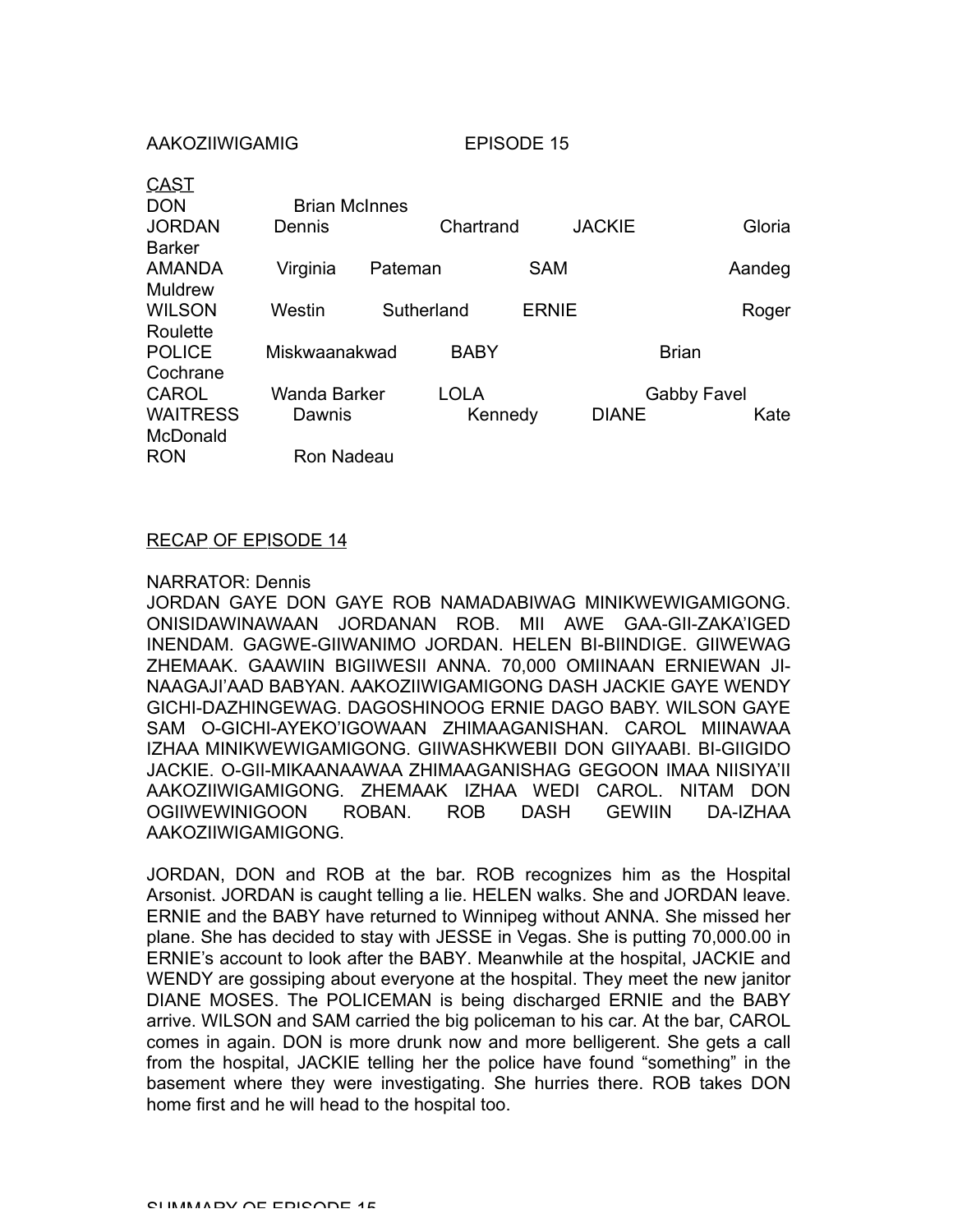CAROL NIISAANDAWEBATOO. ZHIMAAGANISHAN OWIINDAMAAGOON E-GII-MIKAMOWAAD GAA-GII-GIGISHKANG TANYA NIBEWAYAAN. AMANDA, SAM, WENDY, WILSON GEWIINAWAA IMAA NIIBAWIWAG. GAAWIIN MIINAWA OMIKAWAASIWAAWAAN TANYAWAN. ERNIE ZHIGO BABY OMAWADISAAWAAN JACKIEWAN GAYE DIANE. OZAAGI'AAN JACKIEN ERNIE. ONANDOMAAN JI-ANDO-WIISINIWAAD. DON AYAA ENDAAD. APANE MIINAWAA MINIKWEWIGAMIGONG IZHAA. RON GAYE LOLA IMAA AYAAWAG. BIINDIGE GAYE JORDAN. CAROL MII SA DAGOSHIN. ROBAN OGAGWE-MIKAWAAN. DON GIIWE NDAWAACH. GEWIIN CAROL GIIWE WEDI AAKOZIIWIGAMIGONG. AMANDA GAYE ZHIMAAGANISH GAGANOONIDIWAG. ONDENDAMOOG SAM ZHIGO WILSON. O-GAGWE-ZEGI'AAN ZHIMAAGANISHAN SAM, GAA-IZHI-BAKITE'OGOD DASH. GAAWIIN ONJIDA.

CAROL heads to the basement where a new POLICEMAN is there to tell her she found TANYA's missing hospital gown that she had been wearing. It was found in a garbage bag in a corner. AMANDA, SAM, CAMERON, WENDY and WILSON are there too and begin looking for TANYA again. No luck.

ERNIE and THE BABY are visiting with JACKIE and DIANE. ERNIE is attracted to JACKIE. He invites her out for supper.

DON calls a cab and goes back to the bar. He meets RON and LOLA there. JORDAN arrives. After a while, CAROL arrives to tell them that the clothes the POLICE found were a false lead. CAROL ignores DON. She wonders where ROB is. He didn't show up at the hospital. Now they have no security person on duty. She leaves and goes back to the hospital. DON is bored and goes back home on his own. Meanwhile at the hospital, AMANDA is getting chummy with the POLICEMAN. SAM and WESTIN resent the presence of the interloper. SAM takes a swing at the POLICEMAN pretending to joke around but the POLICEMAN punches him thinking he's really getting a punch from SAM. SAM gets a black eye and nosebleed. AMANDA is not amused.

BACKGROUND SOUNDS OF A HOSPITAL. VOICES.

NARRATOR: Dennis

At the hospital, CAROL heads to the basement. A tall dark POLICEMAN (Miskwaanakwad) is standing there looking at something.

AAKOZIIWIGAMIGONG CAROL IZHAA NIISISAG. ZHIMAAGANISH IMAA NIIBAWI. AAPIJI GINOOZI. NIIBAWI IMAA EGANAWAABANDANG GEGOON. POLICEMAN MIKE- Miskwaanakwad GIIN NA CAROL WIND? Are you CAROL WIND?

> CAROL- Wanda B EYA. MII EZHINIKAAZOWAAN. Yes, that's my name.

POLICEMAN MIKE- Miskwaanakwad GIIN NA GIDOOGIMAAW OMAA? Are you in charge here?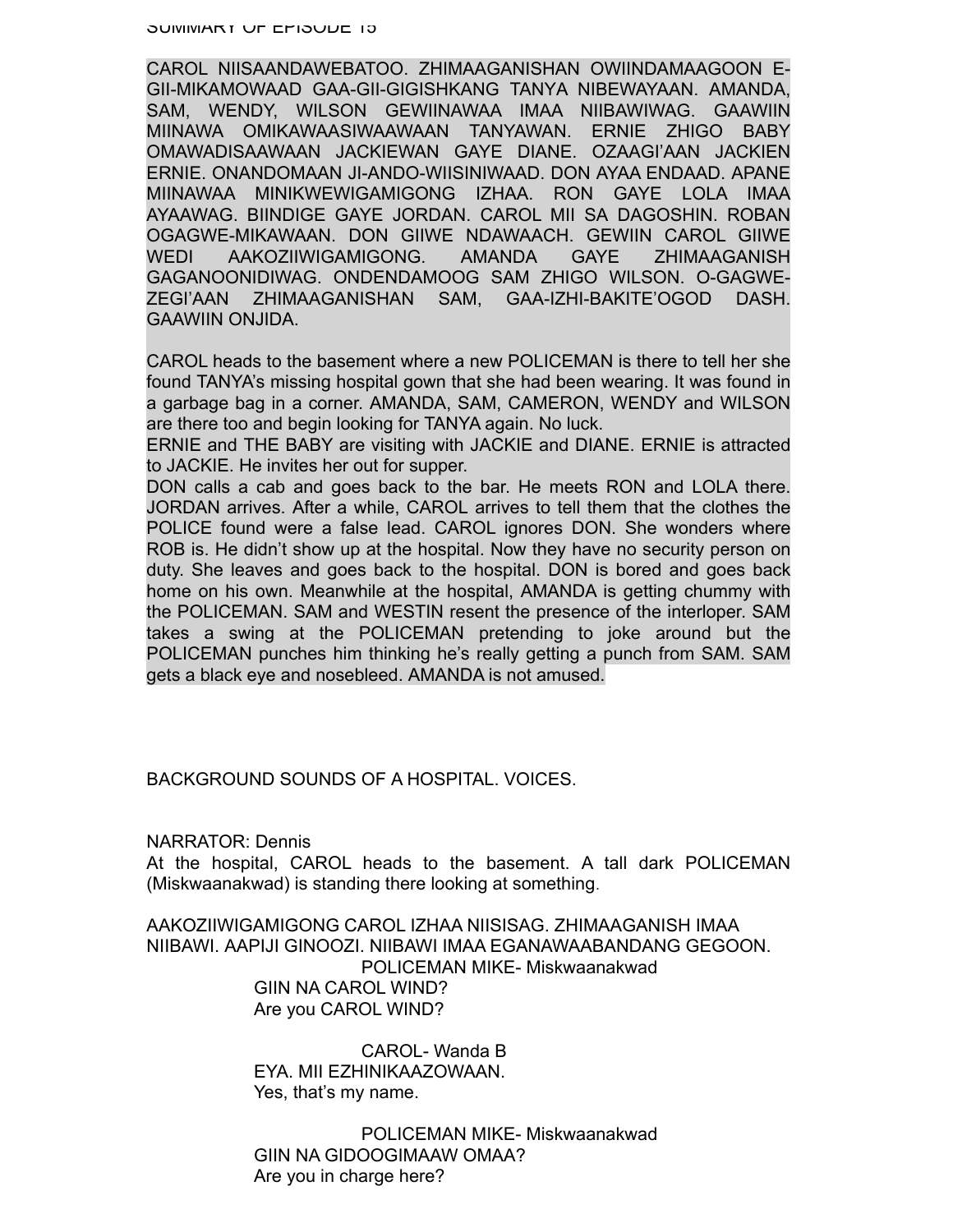CAROL-Wanda B

EYA. Yes.

POLICEMAN MIKE- Miskwaanakwad OWE N-GII-MIKAAMIN OMAA. We found this thing here.

CAROL-Wanda B WEGONEN IWE? What is it?

POLICEMAN MIKE- Miskwaanakwad NIBEWAYAAN. GANABACH MII IWE GAA-GII-GIGISHKANG TANYA OMAA GII-BIINAAWAAD. A nightgown. I think this is what TANYA was wearing when they brought her here.

CAROL-Wanda B AANDI DASH GAA-IZHI-MIKAMAN? Where did you find it?

POLICEMAN MIKE- Miskwaanakwad OMAA GII-IZHI-ZHEGOSIN. AWIYA IINZAN GAA-ATOOD IMAA. GEGAA GAAWIIN N-GII-WAABANDAZIIMIN. It was stuck underneath here. Someone had put it there. We almost didn't see it.

CAROL-Wanda B DAGA SA, NGA-WAABANDAAN. Here. Let me look at it.

POLICEMAN MIKE- Miskwaanakwad GEGO ODAAPINANGEN. N-GA-GASHKIIGINAAMIN. MAAGIZHAA AWIYA GAA-ODAAPINAAD INI IKWEWAN. N-GA-WAAWAABANDAAMIN IWE GIGISHKIGAN. Don't pick it up. We're going to wrap it up. Maybe someone took that woman. We're going to examine that nightgown.

NARRATOR: Dennis OMINAANDAAN IWENI NIBEWAYAAN. NIISKIINGWENI. He smells the nightgown. He wrinkles his face.

POLICEMAN- Miskwaanakwad

POO HAY!

NARRATOR: Dennis AMANDA, SAM, CAMERON, WENDY GAYE WILSON IMAA NIIBAWIWAG. BIZINDAMOOG. WII-NANAANDONEWAAWAAN TANYAWAN. AMANDA, SAM, CAMERON, WENDY and WILSON are standing there listening. They begin looking for TANYA again.

SOUNDS OF VOICES ANNOUNCING AT THE HOSPITAL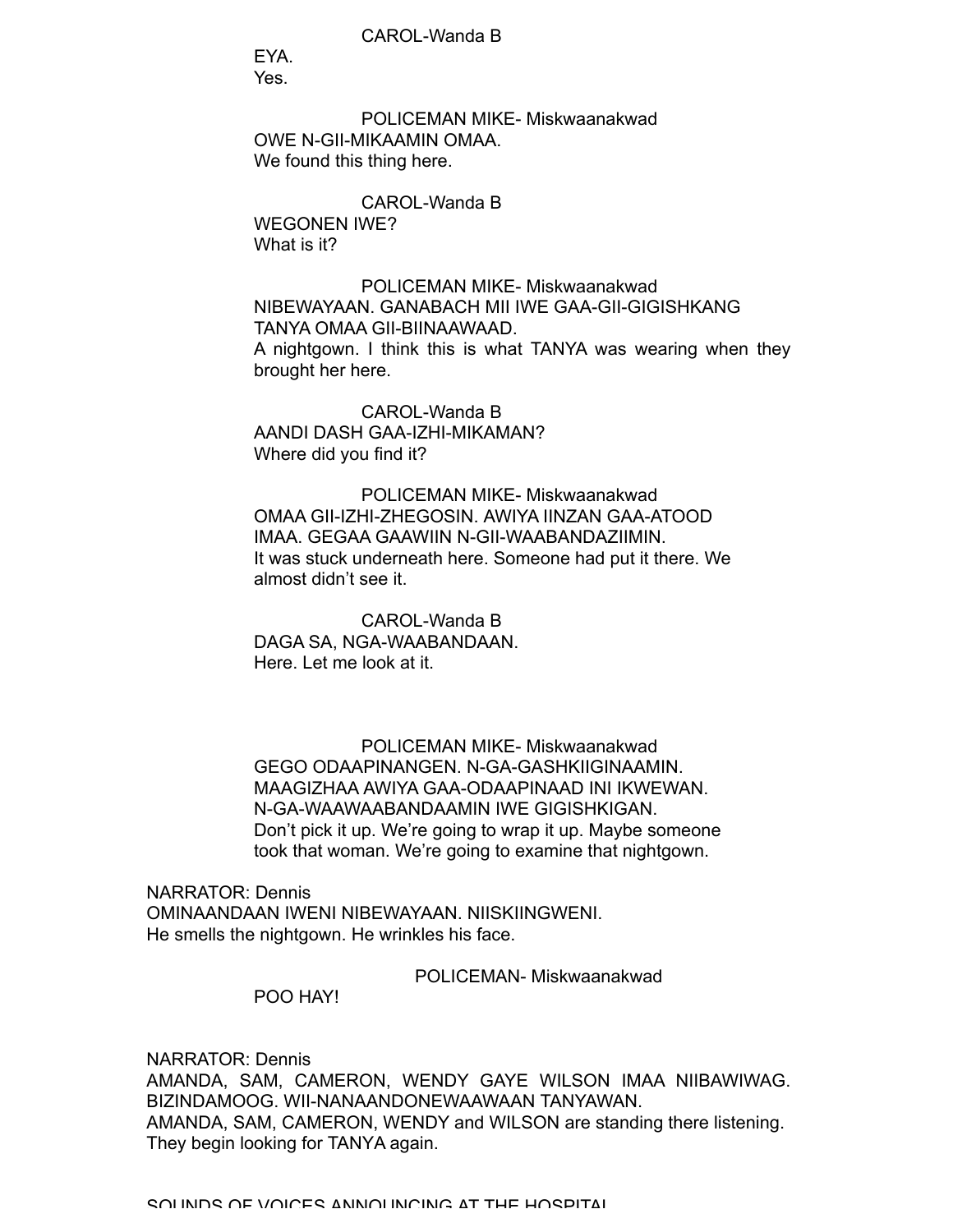NARRATOR: Dennis WEDI DASH ISHPIMING GAA-IZHI-BIINDIGEWAAD GAA-AAKOZIWAAD DAZHI-MAWADISHIWEWAG ERNIE DAGO BABY. JACKIEWAN GAYE DIANAN OMAWADISAAWAAN. ERNIE and THE BABY are upstairs at the Front Desk. They are visiting JACKIE and DIANE.

# ERNIE-Roger

AANIIN AAZHA MINIK OMAA ENOKIIYAN, JACKIE? How long have you been working here, JACKIE?

JACKIE-Gloria GAAWIIN GINWESH. MAAGIZHAA ANGO-GIIZIS ETA. Not long. Maybe only one month.

ERNIE-Roger AANDI DASH WENJIIYAN? So where are you from?

## JACKIE-Gloria

ISKAWINAANING NDOONJII. GIIN DASH WIIN? I'm from Waterhen. How about you?

ERNIE-Roger GAA-WIIKWEDAAWANGAAK NIIN NDOONJII. MII GAA-ONJI-NIBWAAKAAYAAN. I'm from Sandy Bay. That's why I'm so intelligent.

## BABY-Brian C

GEGAA NGII-WANISHINOMIN OMAA GII-BIIZHAAYAANG. GINWESH IGO N-GII-BABAAMOSEMIN AGWAJIING. We almost go lost coming here. We walked around for a long time outside. hahahaha

#### ERNIE-Roger

GIIN AANIISH GI-GII-WANASHKWEM! APANE GO "AANJIIGINISHIN! ASHAMISHIN! MIINAWAA AANJIIGINISHIN!" Well, it was you that was distracting me. "Change my diaper! Feed me! Change my diaper again!"

## BABY-Brian C

HAHAHAHA!

## JACKIE-Gloria MII GIIYAABI E-NITAA-GAAGIIGIDOD AWE ABINOOJIIYENS. That BABY is still talking so well.

NGODING NAWACH NIIN NI-NITAA-GAAGIIGID APIICH WIIN.

## ERNIE-Roger

MII GODA. Yeah.

## BABY-Brian C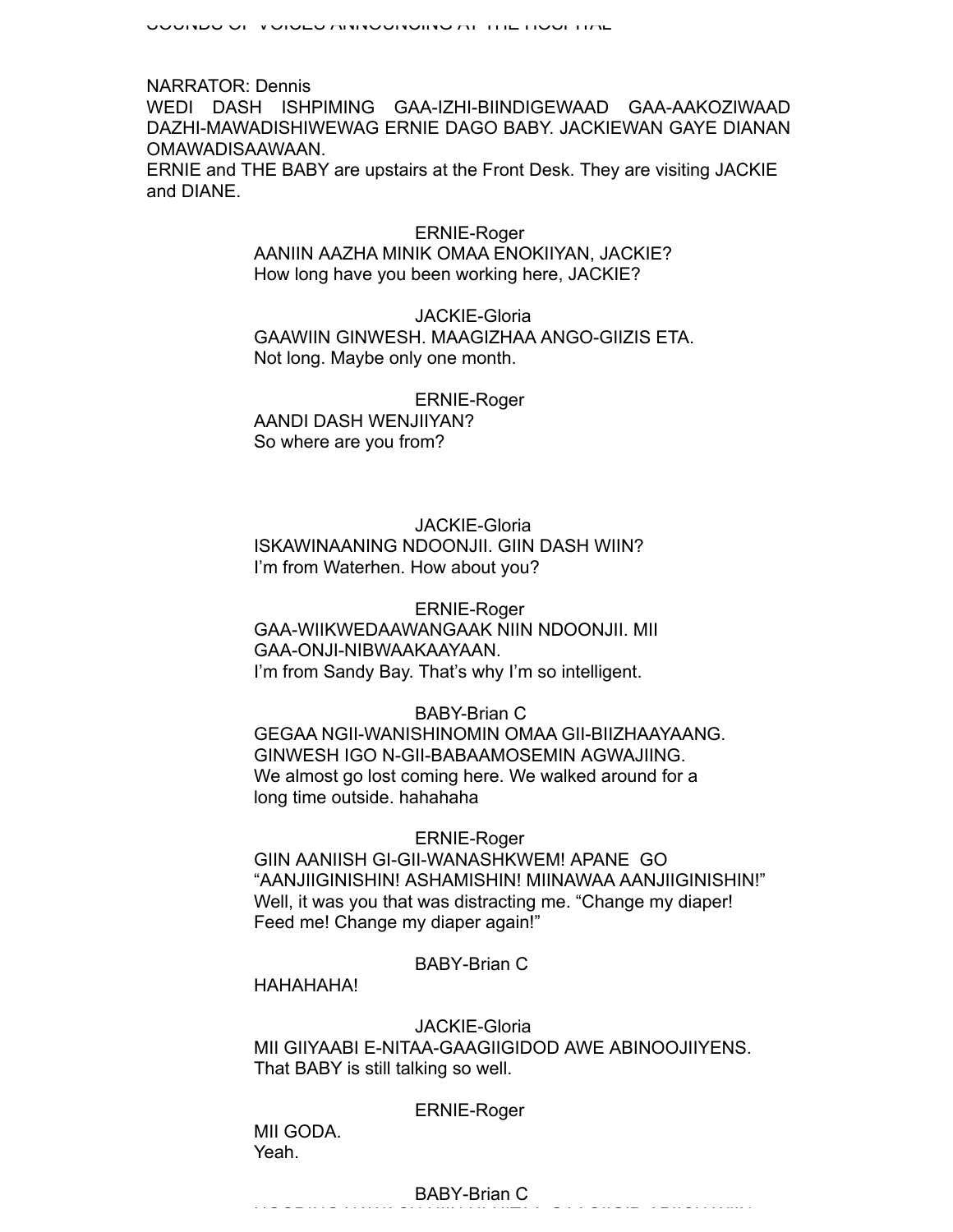NGODING NAWACH NIIN NI-NITAA-GAAGIIGID APIICH WIIN. Sometimes I talk better than him.

ERNIE-Roger HAHAHA. BAAPIKAAZO. (LAUGHS) HA HA HA. He pretends to laugh. (laughs really)

JACKIE-Gloria GEGET IIDOG GI-WAWIIYADENDAAGOZIM. You guys are really funny.

ERNIE-Roger NI-NANDO-ONAAGOSHIWIISINIMIN WIISINIIWIGAMIGONG. GI-DAA-WIIDOOPAMIMINAAM NA? We're going to a restaurant for supper. Would you join us?

JACKIE (laughs)-Gloria MIINANGE! BALOONII ETA NDAA-MIIJIN GIIWEYAAN. Okay! I'd just be eating baloney if I went home.

ERNIE-Roger HAAW SA. GI-GA-WAABAMIGOO SA POLO PARK INAKE NGODWAASO-DIBA'IGANEYAAG. Okay! We'll see you near Polo Park at six o'clock.

JACKIE-Gloria WEGONEN NOONDE-MIIJIYAN? What do you want to eat?

ERNIE-Roger WIIYAAS! MII ETA IWE. WIIYAAS! Meat! Just that. Meat!

JACKIE-Gloria HAHAHAHA GI-GA-MOOJIGITOOMIN GANABACH. HAHAHAHa I think we're going to have fun.

BABY-Brian C GAGWAANISAGAKAMIG NIIN NDINENDAAN! HAHAHA Horrible time, I think. Hahahaha

NARRATOR: Dennis APAN MAAJAAWAG ERNIE ZHIGO BABY. Ernie and BABY leave.

> DIANE- Kate AMBEGISH GENIIN IZHAAYAAN. GIIN ETA GI-GII-GAGWEJIMIG. GANABACH GIZAAGI'IG. I wish I could go too. But he asked only you. I think he likes you.

SOUND OF TV ON (ANY PROGRAM)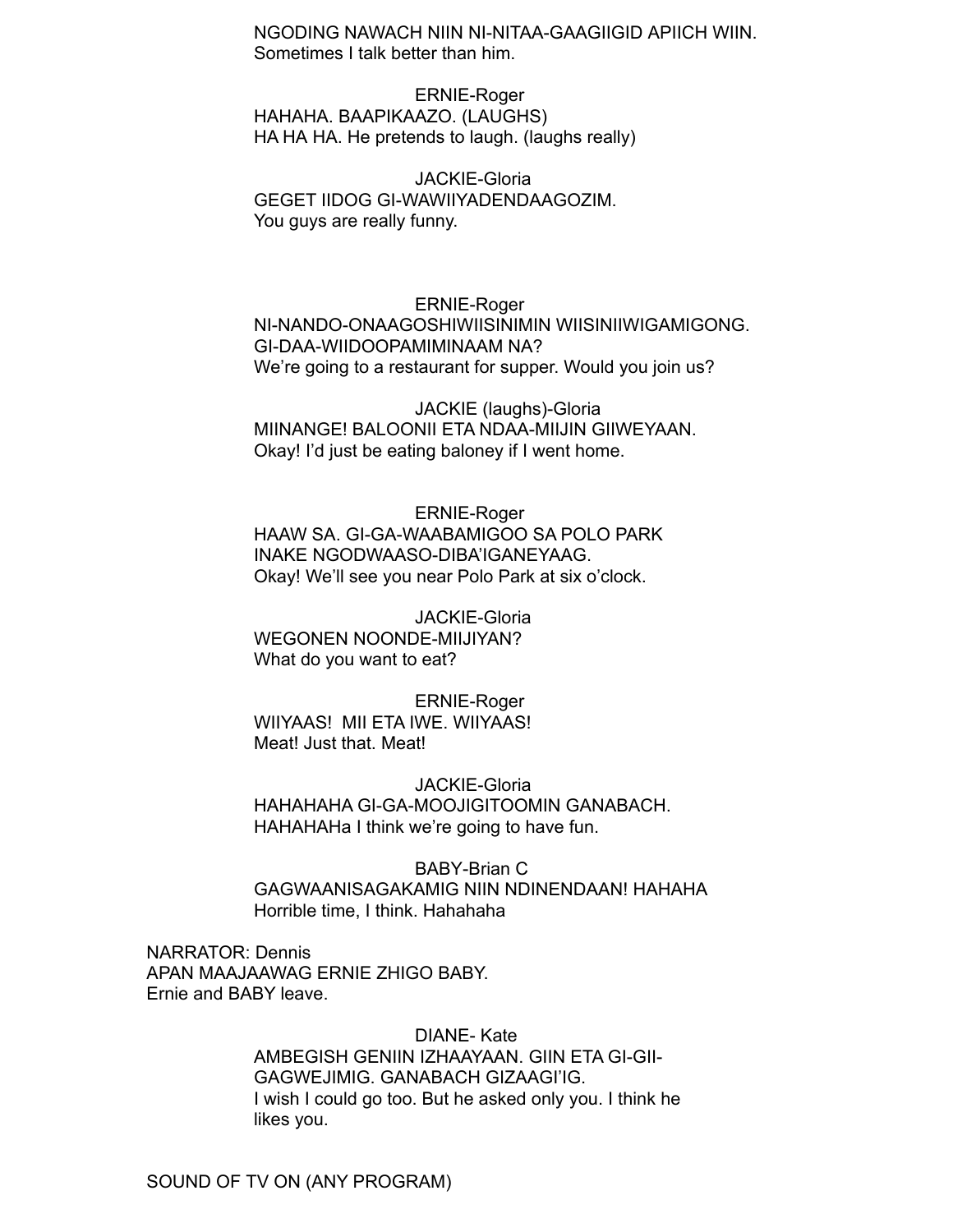NARRATOR: Dennis NANAAMADABI AJINA DON ENDAAD. ODAANI-GANAWAABANDAAN GAA-MAZINAATESENIG. GAAWIIN DASH ONANAAPAGENDAZIIN. OGANAWAABAMAAN ODIBA'IGIIZISWAANENSAN. Don is sitting at home. He tries watching TV. But he's bored with it. He looks at his watch.

#### DON-Brian M

ISHE! MICHI-ZHAANGASO-DIBA'IGANEYAA. GAAWIIN NI-NOONDE-NISHIKEWABISII. TAXI NGA-ANDOMAA. Oh no. it's just nine o'clock. I don't want to sit here by myself. I'll call a cab.

SOUND OF PHONE BEING DIALED.

## DON-Brian M TAXI? BEZHIG BEZHIG MAKWA MIIKANA. WEWIIB! Taxi? One one Bear Street. Hurry!

SOUND OF CAR ARRIVING. SLIGHT BEEP. CAR OPENING AND SLAMMING.

#### NARRATOR: Dennis

AAZHA BIDAGOSHIN AWE TAXI. APAN BOOZIBANI'O DON, MINIKWEWIGAMIGONG MIINAWAA IZHAA. GAAMASHI WII-BOONITOOSIIN. The taxi arrives. Don gets in. He's going back to the bar. He doesn't want to quit it yet.

SOUND OF SLAMMING DOOR. FOOTSTEPS. SOUNDS OF A BAR ROOM.

NARRATOR: Dennis LOLA ETA IMAA NAMADABI. GAA-ANOKIINID GAA-GANOONAAD. WENJI-BIINDIGED DON. LOLA is sitting there by herself. She speaks to the waitress. DON walks in.

> LOLA: Gabby INASHKE AWE GAA-BIINDIGED! DON GAA-IZHINIKAAZOD MASHKIKIIWININI. Look who's coming in. ROB's friend. DON the doctor.

> > LOLA-Gabby

BOOZHOO DON. Hello DON.

DON-Brian M AANIIN LOLA. AYAA NA OMAA ROB? Hi Lola. Is ROB here?

LOLA-Gabby GAAWIIN. AAKOZIIWIGAMIGONG MAAWIIN AYAA. No. He must be at the hospital.

DON-Brian M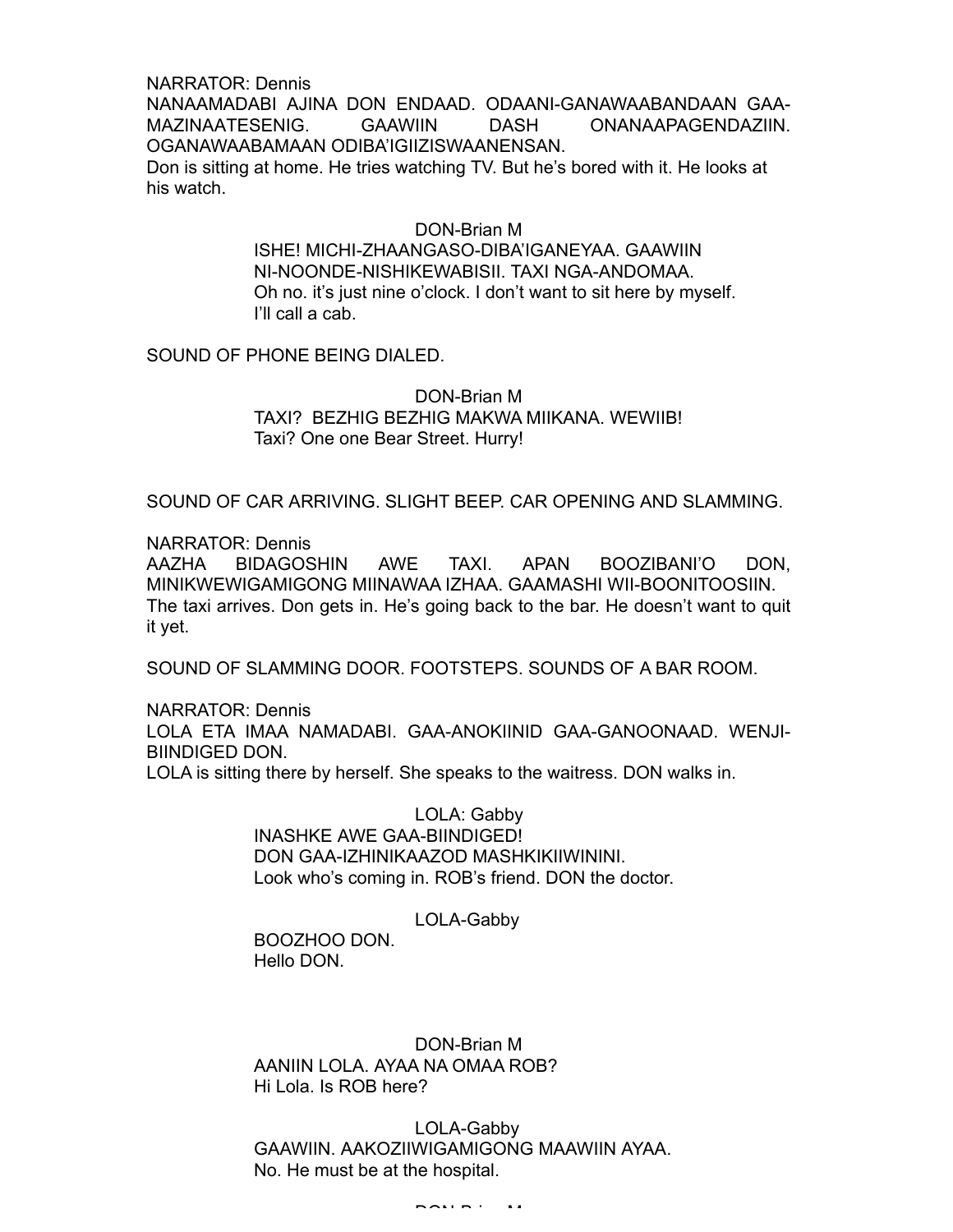## DON-Brian M GAAWIIN GANABACH WEDI AYAASII. I don't think he's over there.

#### SOUND OF DOOR OPENING AND FOOTSTEPS APPROACHING.

DON-Brian M NINISIDAWINAWAA AWE ININI GAA-BIINDIGED. RON! I recognize that man that came in. RON!

#### RON- Ron

GIDEBWE. That's true what you're saying.

LOLA-Gabby BOOZHOO! GI-GII-BIINDIGE OMAA BIJIINAAGO. Hello! You came in here yesterday.

RON-Ron WIINGE GIDEBWE SAGO. It's very true what you're saying.

LOLA-Gabby AAN EZHIWEBAK NOONGOM? What's the weather like now?

RON-Ron

GICHI-GIZHIDE. It's really hot.

LOLA-Gabby

GIGIIWANIM. You're lying. It's cold outside.

RON-Ron ANISHAA GIDININ. YA. GISINAA. I was kidding you. YA. It's cold.

NARRATOR: Dennis WENJI-BIINDIGED NOONGOM JORDAN. OBINAANZIKAAGOWAAN. Now Jordan comes walking in. He comes over to them.

> JORDAN-Dennis BOOZHOO ANISHINAABEDOG! GI-MINO-AYAAM? Hello Indians! You're well?

LOLA-Gabby ENIWEG IGO. GIIN DASH? Pretty much. And you? JORDAN-Dennis AMII SA GO GENIIN.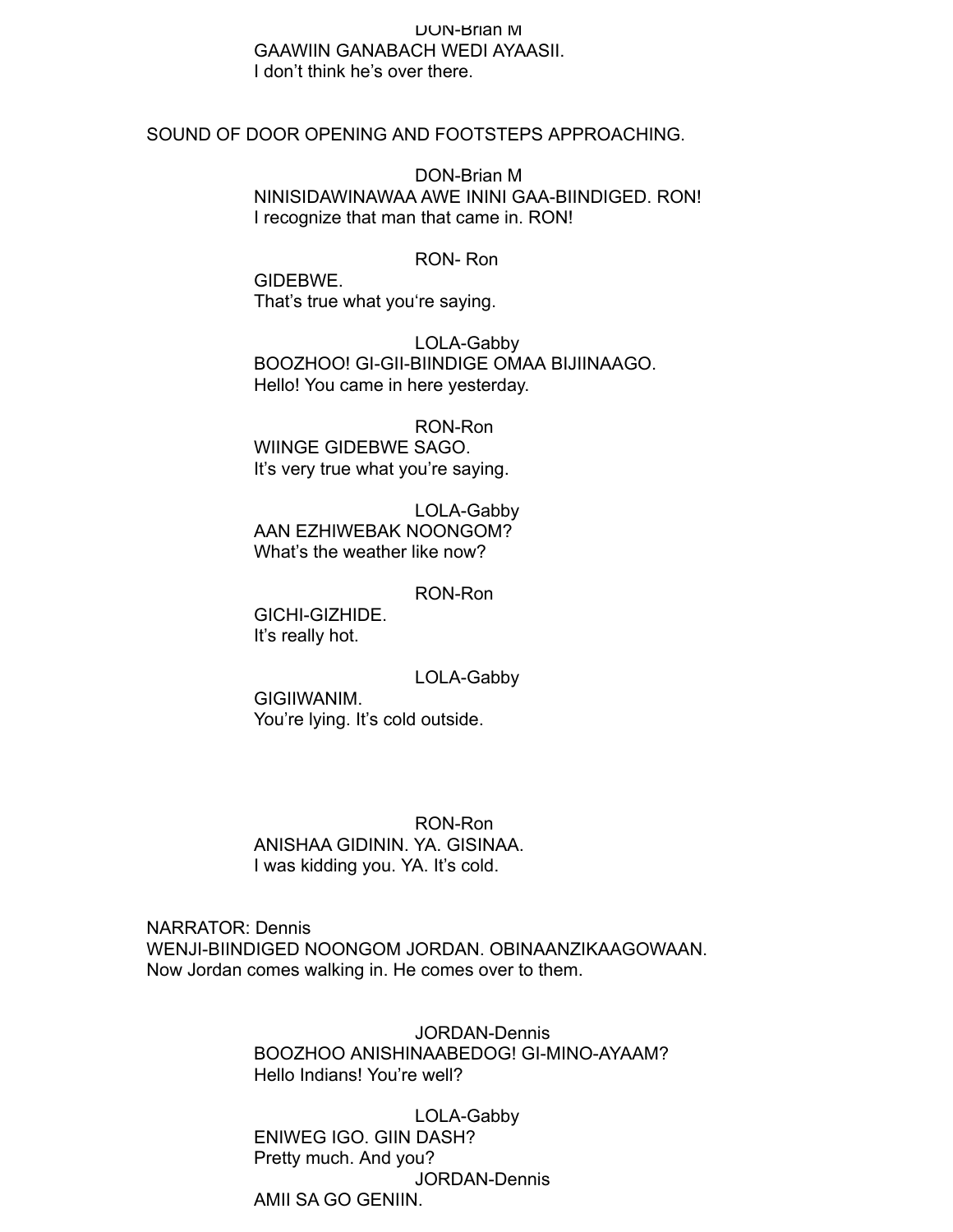Me too.

AMII SA GO GENIIN.

#### RON-Ron

GENIIN.

Me too.

WAITRESS-Dawnis WEGONEN WAA-MINIKWEYIN, JORDAN? NIBI? What would you like to drink, Jordan? Water?

## JORDAN-Dennis NIBI? GAAWIIN MBOOKOSHKAASII. NDOOZHOONIYAAM! Water? I'm not broke. I have money!

#### WAITRESS-Dennis

ANISHAA GIDININ. Just kidding you.

#### JORDAN-Dennis

GICHI-INAKAMIGAN NA AAKOZIIWIGAMIGONG, DON? Is there a kerfuffle at the hospital, DON?

### DON-Brian M

NAMANJIGO. GAAWIIN WEDI NGII-IZHAASII OMAA GII-ONJI-MAAJAAYAAN. WA'A GAGWEJIM GAA-BI-BIINDIGED. CAROL. I don't know. I didn't go there when I left here. Ask that one that's coming in now. Carol.

NARRATOR: Dennis CAROL BI-BIINDIGE. CAROL comes in.

## LOLA-Gabby

AAN ENAKAMIGAK AAKOZIIWIGAMIGONG, CAROL? What's happening at the hospital, Carol?

CAROL-Wanda B

AYAA NA OMAA ROB? GAAWIIN AYAASII AAKOZIIWIGAMIGONG. Is ROB he's not at the hospital.

LOLA-Gabby GAAWIIN OMAA GII-BIIZHAASII MIINAWAA. He didn't come back here.

DON-Brian M NDAYEKOZ. NIN-GA-GIIWE. I'm tired. I'm going home.

LOLA-Gabby

HAAW SA. WEWENI. Okay. Take care.

NARRATOR: Dennis ANI-ZAAGA'AM DON. GAAWIIN GEGOON ODIGOSIIN CAROLAN. DON leaves. CAROL didn't say anything to him.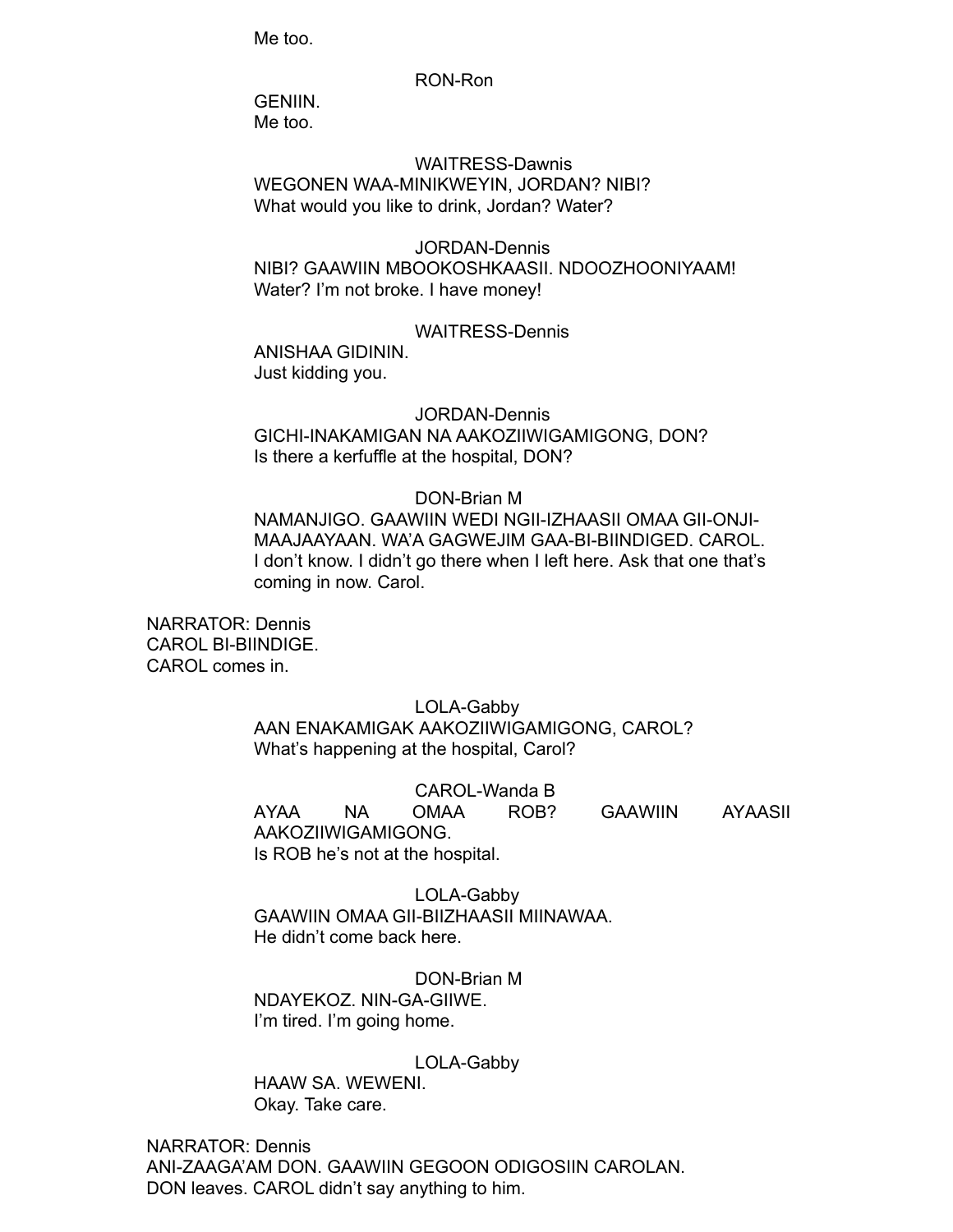CAROL-Wanda B DAGA NIIN AAKOZIIWIGAMIGONG N-GA-IZHAA. GAAWIIN WEDI AYAASII ROB. DIBI GAA-IZHAAGWEN. GAAWIIN AWIYA JI-NAAGAJITOOD GIISHPIN GEGOON INAKAMIGAK. I think I'll go to the hospital now. ROB is not there. I don't know where he went. There's no one there in case anything happens.

NARRATOR: Dennis NAAGACH GEWIIN GII-ANI-GIIWEBIZO CAROL. A few minutes later she left.

SOUND OF CAR DRIVING OFF.

BACKGROUND SOUNDS OF HOSPITAL, VOICES.

NARRATOR: Dennis

WEDI DASH AAKOZIIWIGAMIGONG GIIYAABI IMAA NAANIIBAWI AWE ZHIMAAGANISH. MIKE GAA-IZHINIKAAZOD. AAPIJI GINOOZI. AMANDA OWIIJIGAABAWITAWAAN.

At the hospital, that Policeman is still standing around. His name is MIKE. He's very tall. AMANDA is standing beside him.

> AMANDA-Virginia MII BIJIINAG WAABAMINAAN. AANDI WENJIIYIN, MIKE? This is the first time I've seen you. Where are you from, Mike?

MIKE- Miskwaanakwad ANIMIKII-WIIKWEDONG NDOONJII. I'm from Thunder Bay.

AMANDA-Virginia NIIBIWA NDINAWEMAAGANAG IMAA AYAAWAG. I have many relatives living there.

MIKE- Miskwaanakwad GIIN DASH. AANDI WENJIIYIN? And you, where are you from?

AMANDA-Virginia NEZAADIIKAANG IZHINIKAADE, GAAWIIN WAASA IMAA ANIMIKII-WIIKWEDONG. From Lac Des Milles Lacs. Not far from Thunder Bay.

MIKE- Miskwaanakwad GAKINA NA DAGAKINAAGOZIWAG IKWEWAG IMAA, DAABISHKOO GIIN YAYIISH? Are all the women beautiful there, just like you?

AMANDA-Virginia (LAUGHS) NAMANJISA. GI-WIIDIGE NA GIIN? I don't know. Are you married?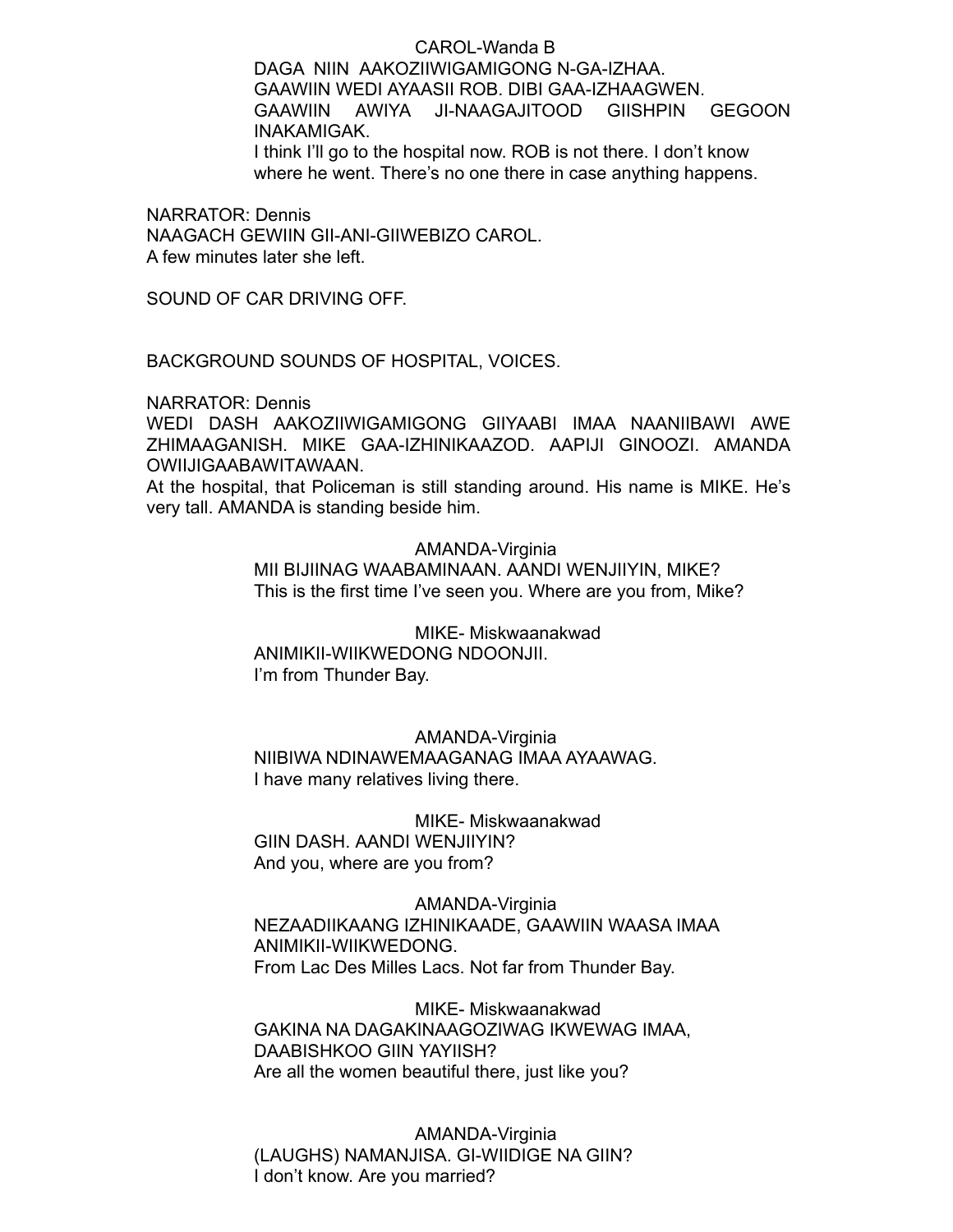MIKE- Miskwaanakwad GAAWIIN GIIYAABI. MEWINZHA NIN-GII-WEBINIDIMIIN. Not anymore. We divorced long ago.

AMANDA-Virigina

OOONH.

MIKE- Miskwaanakwad

GIIN DASH WIIN? How about you?

AMANDA-Virginia GAAWIIN NI-WIDIGESII. I'm not married.

MIKE- Miskwaanakwad

ONIZHISHIN! That's good.

NARRATOR: Dennis

OOOH. SAM ZHIGO WILSON GEWIINAWAA IMAA NIIBAWIWAG. ONISHKAABAMAAWAAN INI ZHIMAAGANISHAN. OBIZINDAWAAWAA' GAA-GAAGIIGIDONID. ODOONDENIMAAWAAN INI ININIWAN.

Oooh, SAM and WILSON are standing there too. They're glaring at the Policeman. They're listening to them talk. They are jealous of that man.

SAM-Aandeg

INASHKE GE-DOODAWAG. ANISHAA OWE NDIZHICHIGE. NIMIIGAANIG DA-INENDAM.

See what I'm going to do. I'm kidding around. He's going to think I'm really fighting him.

NARRATOR: Dennis

DAABISHKOO E-WII-BAKITEWAAD INI ZHIMAAGANISHAN IZHINAAGOZI SAM. DABAZII ZHIMAAGANISH. EZHI-BAKITEWAAD SAMAN. APAN IMAA OSHKIINZHIGONG ODINAGANAAMAAN. GICHI-BIIBAAGI SAM. Need English here

> SAM-Aandeg IYOOWAY! MII APANE NISHKIINZHIG! MII GII-BAASHKISEG, GIIN DASH GAA-DOODAMAN! Ouch! There goes my eye! I think it burst open. And you did that!

NARRATOR: Dennis NISHKAADIZI AMANDA. AMANDA is not amused.

> AMANDA-Virginia ANISHAA GIBAKITEWAA ZHIMAAGANISH. GI-WAWIIYADIZ. You hit the policeman for nothing. You deserve what you got!

> > WILSON-Westin